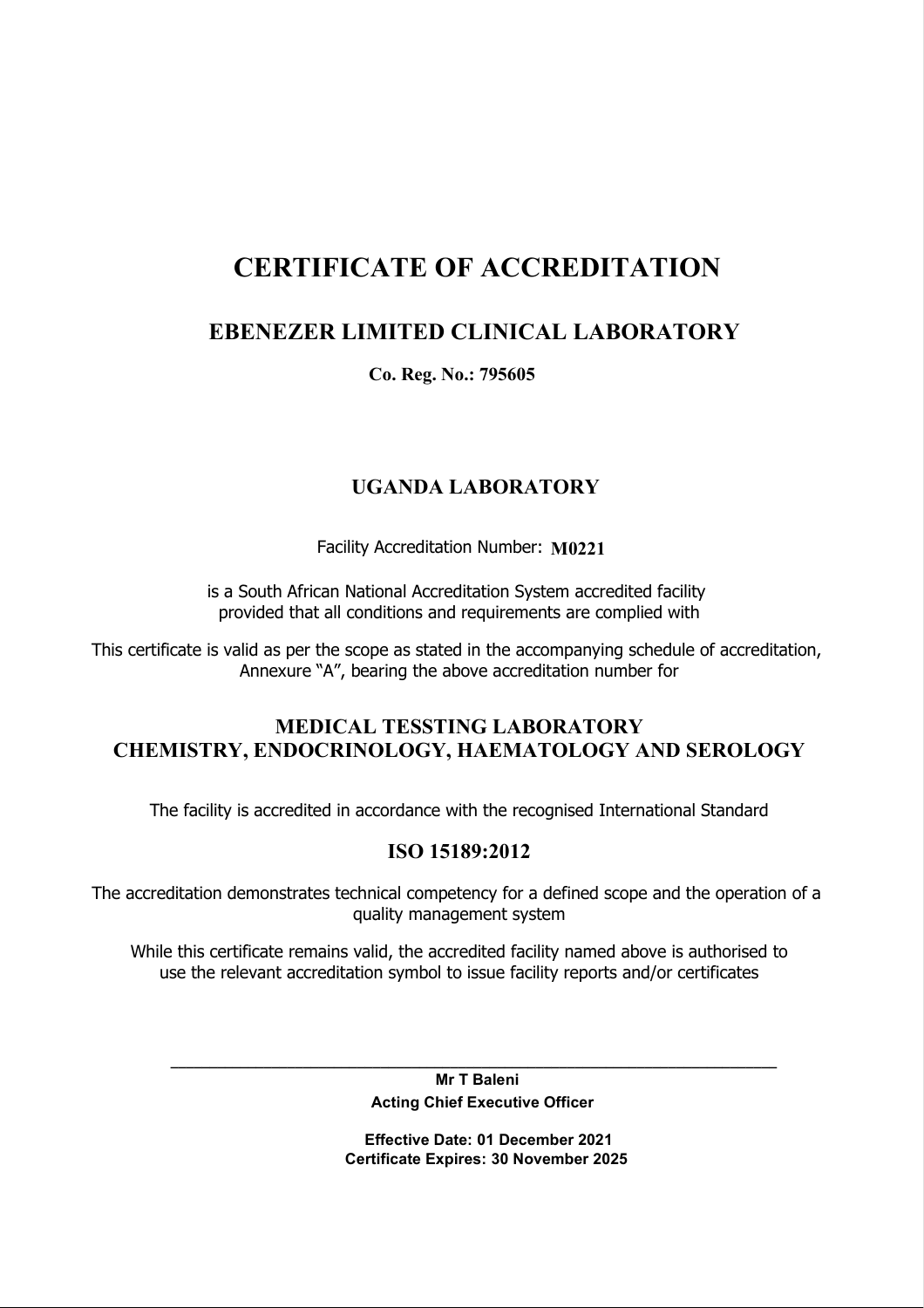#### ANNEXURE A

#### SCHEDULE OF ACCREDITATION

#### Facility Number: M0221

|  | <b>Permanent Address of Laboratory:</b> |  |
|--|-----------------------------------------|--|
|  |                                         |  |

Signatories:

Signatories as authorised by the Head of Laboratory

Ebenezer Limited Clinical Laboratory 1st Floor, Sure House Plot 1 Bombo Road Kampala

Uganda

Kampala Uganda

# P O Box 22096

#### Postal Address: Contact Person:

Mr S Kiyimba-Kaggwa

| <u>Tel:</u> | +256 414 342 255 | <b>Issue No.:</b>        | 13 |
|-------------|------------------|--------------------------|----|
|             | <b>Fax:</b> N/A  | <b>Date of Issue: 01</b> |    |

E-mail: ebenlab@ebenezerlab.co.ug Expiry Date: 30 November 2025

December 2021

| Discipline / Sample Type | <b>Type of Tests</b>             | <b>Equipment / Method</b> |
|--------------------------|----------------------------------|---------------------------|
| <b>Chemistry</b>         |                                  |                           |
| Serum                    | Alanine Aminotransferase (ALT)   | Cobas C311                |
| Serum                    | Albumin                          | Cobas C311                |
| Serum                    | Alkaline Phosphatase (ALP)       | Cobas C311                |
| Serum                    | Amylase                          | Cobas C311                |
| Serum                    | Aspartate Aminotransferase (AST) | Cobas C311                |
| Serum                    | Bilirubin, Direct                | Cobas C311                |
| Serum                    | Bilirubin, Total                 | Cobas C311                |
| Serum                    | Calcium (Total)                  | Cobas C311                |
| Serum                    | Chloride                         | Cobas C311                |
| Serum                    | Cholesterol (HDL)                | Cobas C311                |
| Serum                    | Cholesterol (Total)              | Cobas C311                |
| Serum                    | Cholinesterase                   | Cobas C311                |
| Serum                    | Creatine Kinase (CK)             | Cobas C311                |
| Serum                    | Creatinine                       | Cobas C311                |
| Serum                    | Gamma Glutamyl Transferase (GGT) | Cobas C311                |
| Serum                    | Lactate                          | Cobas C311                |

Serum Lactate Dehydrogenase (LDH) Cobas C311 Serum Cobas C311 Serum Magnesium Magnesium Cobas C311 Serum Phosphate **Phosphate** Cobas C311 Serum Potassium Cobas C311